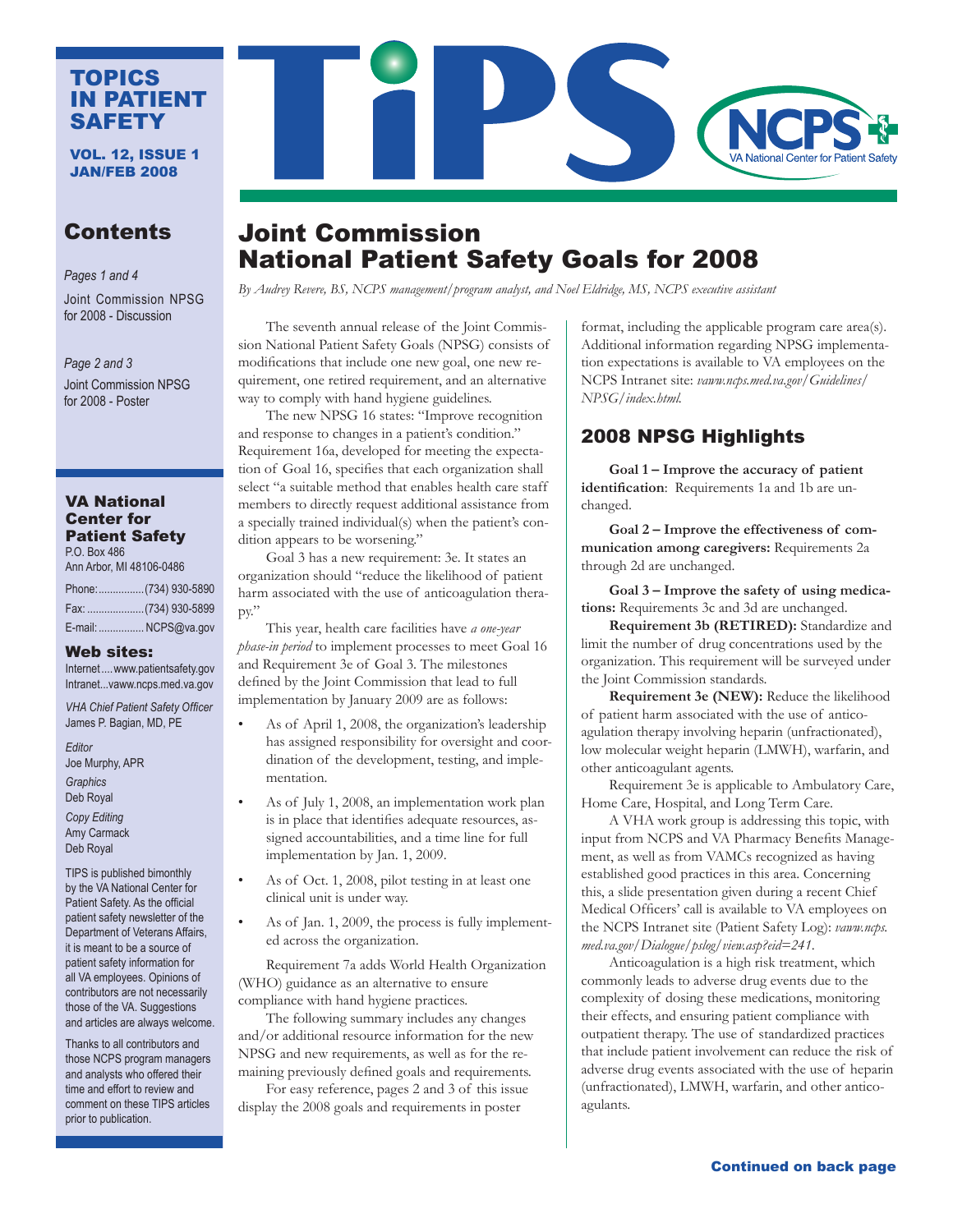# **Joint Commission National Patient Safety Goals 2008**

HOSP = Hospital LTC= Long Term Care BHC = Behavioral Health Care HC = Home Care AMC = Ambulatory Care  $LAB =$ Laboratories



| <b>HOSP</b> | <b>LTC</b> | <b>BHC</b>   | <b>HC</b>    | <b>AMC</b>   | <b>LAB</b>   | Note: Gaps in the numbering indicate that the Goal is NOT applicable to the program or was RETIRED in previous years.<br>Retired goals and requirements are integrated into Joint Commission standards.                                                                                                                                                                                                                                                                                                                                                                                                                                                                                                     |
|-------------|------------|--------------|--------------|--------------|--------------|-------------------------------------------------------------------------------------------------------------------------------------------------------------------------------------------------------------------------------------------------------------------------------------------------------------------------------------------------------------------------------------------------------------------------------------------------------------------------------------------------------------------------------------------------------------------------------------------------------------------------------------------------------------------------------------------------------------|
|             |            |              |              |              |              | Goal 1 - Improve the accuracy of patient identification.                                                                                                                                                                                                                                                                                                                                                                                                                                                                                                                                                                                                                                                    |
|             |            |              |              |              | $\checkmark$ | Requirement 1a: Use at least two patient identifiers (neither to be the patient's room number) whenever administering medications or blood products; taking blood<br>samples, collecting laboratory samples, and other specimens for clinical testing, or providing any other treatments or procedures and the use of two identifiers to<br>label sample collection containers in the presence of the patient. Processes are established to maintain samples' identity throughout the pre-analytical, analytical,<br>and post-analytical processes.                                                                                                                                                         |
|             |            |              | $\checkmark$ |              |              | Requirement 1b: Prior to the start of any invasive procedure, conduct a final verification process to confirm the correct patient, procedure, site, and availability of ap-<br>propriate documents. This verification process uses active - not passive communication techniques. (See Universal Protocol). The patient's identity is re-established<br>if the practitioner leaves the patient's location prior to initiating the procedure. Marking the site is required unless the practitioner is in continuous attendance from<br>the time of the decision to do the procedure and patient consent to the initiation of the procedure (for example: bone marrow collection, or fine needle aspiration). |
|             |            |              |              |              |              | Goal 2 - Improve the effectiveness of communication among caregivers.                                                                                                                                                                                                                                                                                                                                                                                                                                                                                                                                                                                                                                       |
|             |            |              |              |              |              | Requirement 2a: For verbal or telephone orders or for telephonic reporting of critical test results, verify the complete order or test result by having the person receiv-<br>ing the information record and "read-back" the complete order or test results.                                                                                                                                                                                                                                                                                                                                                                                                                                                |
|             |            |              |              |              |              | Requirement 2b: Standardize a list of abbreviations, acronyms, symbols, and dose designations that are not to be used throughout the organization.                                                                                                                                                                                                                                                                                                                                                                                                                                                                                                                                                          |
|             |            |              |              |              |              | Requirement 2c: Measure, assess and, if appropriate, take action to improve the timeliness of reporting of critical test results and values.                                                                                                                                                                                                                                                                                                                                                                                                                                                                                                                                                                |
|             |            |              |              |              |              | Requirement 2e: Implement a standardized approach to "hand-off" communications, including an opportunity to ask and respond to questions.                                                                                                                                                                                                                                                                                                                                                                                                                                                                                                                                                                   |
|             |            |              |              |              |              | Goal 3 - Improve the safety of using medications.                                                                                                                                                                                                                                                                                                                                                                                                                                                                                                                                                                                                                                                           |
|             |            |              |              |              |              | Requirement 3b (RETIRED): Standardize and limit the number of drug concentrations used by the organization.                                                                                                                                                                                                                                                                                                                                                                                                                                                                                                                                                                                                 |
|             |            |              |              |              |              | Requirement 3c: Identify and, at a minimum, annually review a list of look-alike/sound-alike drugs used in the organization, and take action to prevent errors<br>involving the interchange of these drugs.                                                                                                                                                                                                                                                                                                                                                                                                                                                                                                 |
|             |            |              |              |              |              | Requirement 3d: Label all medications, medication containers (e.g., syringes, medicine cups, basins), or other solutions on and off the sterile field in perioperative<br>and other procedural settings.                                                                                                                                                                                                                                                                                                                                                                                                                                                                                                    |
|             |            |              |              |              |              | Requirement 3e (NEW): Reduce the likelihood of patient harm associated with the use of anticoagulation therapy involving heparin (unfractionated), low molecular<br>weight heparin (LMWH), warfarin, and other anticoagulant agents. Anticoagulation is a high risk treatment, which commonly leads to adverse drug events due to<br>the complexity of dosing these medications, monitoring their effects, and ensuring patient compliance with outpatient therapy. The use of standardized practices<br>that include patient involvement can reduce the risk of adverse drug events associated with the use of heparin (unfractionated), LMWH, warfarin, and other antico-<br>agulants.                    |
|             |            |              |              |              |              | Note: This requirement has a one-year phase-in period that identifies expectations for planning, development, testing, and milestones at three, six, and nine<br>months in 2008, with the expectation of full implementation by Jan. 1, 2009.                                                                                                                                                                                                                                                                                                                                                                                                                                                               |
|             |            |              |              |              |              | Goal 7 - Reduce the risk of health care-associated infections.                                                                                                                                                                                                                                                                                                                                                                                                                                                                                                                                                                                                                                              |
|             |            |              |              |              |              | Requirement 7a: Comply with current World Health Organization hand hygiene guidelines (ADDED) or Centers for Disease Control and Prevention hand hygiene<br>guidelines.                                                                                                                                                                                                                                                                                                                                                                                                                                                                                                                                     |
|             |            |              |              |              |              | Requirement 7b: Manage as sentinel events all identified cases of unanticipated death or major permanent loss of function associated with a health care-associated<br>infection.                                                                                                                                                                                                                                                                                                                                                                                                                                                                                                                            |
|             |            |              |              |              |              | Goal 8 - Accurately and completely reconcile medications across the continuum of care.                                                                                                                                                                                                                                                                                                                                                                                                                                                                                                                                                                                                                      |
|             |            |              |              |              |              | Requirement 8a : There is a process for comparing the patient's current medications with those ordered for the patient while under the care of the organization.                                                                                                                                                                                                                                                                                                                                                                                                                                                                                                                                            |
|             |            |              |              |              |              | Requirement 8b : A complete list of the patient's medications is communicated to the next provider of service when it refers or transfers a patient to another setting,<br>service, practitioner, or level of care within or outside the organization. The complete list of medications is also provided to the patient on discharge from the facility.                                                                                                                                                                                                                                                                                                                                                     |
|             |            |              |              |              |              | Goal 9 - Reduce the risk of patient harm resulting from falls.                                                                                                                                                                                                                                                                                                                                                                                                                                                                                                                                                                                                                                              |
|             |            |              | $\checkmark$ |              |              | Requirement 9b: Implement a fall reduction program and evaluate the effectiveness of the program.                                                                                                                                                                                                                                                                                                                                                                                                                                                                                                                                                                                                           |
|             |            |              |              |              |              | Goal 10 - Reduce the risk of influenza and pneumococcal disease in institutionalized older adults.                                                                                                                                                                                                                                                                                                                                                                                                                                                                                                                                                                                                          |
|             |            |              |              |              |              | Requirement 10a: Develop and implement a protocol for administration and documentation of the flu vaccine.                                                                                                                                                                                                                                                                                                                                                                                                                                                                                                                                                                                                  |
|             | ✔          |              |              |              |              | Requirement 10b: Develop and implement a protocol for administration and documentation of the pneumococcus vaccine.                                                                                                                                                                                                                                                                                                                                                                                                                                                                                                                                                                                         |
|             | ✔          |              |              |              |              | Requirement 10c: Develop and implement a protocol to identify new cases of influenza and to manage an outbreak.                                                                                                                                                                                                                                                                                                                                                                                                                                                                                                                                                                                             |
|             |            |              |              |              |              | Goal 11 - Reduce the risk of surgical fires.                                                                                                                                                                                                                                                                                                                                                                                                                                                                                                                                                                                                                                                                |
|             |            |              |              | $\checkmark$ |              | Requirement 11a: Educate staff, including operating licensed independent practitioners and anesthesia providers, on how to control heat sources and manage fuels<br>with enough time for patient preparation, and establish guidelines to minimize oxygen concentration under drapes.                                                                                                                                                                                                                                                                                                                                                                                                                       |
|             |            |              |              |              |              | Goal 13 - Encourage the active involvement of patients and their families in the patient's own care as a patient safety strategy.                                                                                                                                                                                                                                                                                                                                                                                                                                                                                                                                                                           |
|             |            |              |              |              | $\checkmark$ | Requirement 13a: Define and communicate the means for patients and their families to report concerns about safety, and encourage them to do so.                                                                                                                                                                                                                                                                                                                                                                                                                                                                                                                                                             |
|             |            |              |              |              |              | Goal 14 - Prevent health care-associated pressure ulcers (decubitus ulcers).                                                                                                                                                                                                                                                                                                                                                                                                                                                                                                                                                                                                                                |
|             | ✔          |              |              |              |              | Requirement 14a: Assess and periodically reassess each patient's risk for developing a pressure ulcer (decubitus ulcer) and take action to address any identified risks.                                                                                                                                                                                                                                                                                                                                                                                                                                                                                                                                    |
|             |            |              |              |              |              | Goal 15: The organization identifies safety risks inherent in its patient population.                                                                                                                                                                                                                                                                                                                                                                                                                                                                                                                                                                                                                       |
|             |            | $\checkmark$ |              |              |              | Requirement 15a: The organization identifies patients at risk for suicide.                                                                                                                                                                                                                                                                                                                                                                                                                                                                                                                                                                                                                                  |
|             |            |              | $\checkmark$ |              |              | Requirement 15b: The organization identifies risks associated with long-term oxygen therapy such as home fires.                                                                                                                                                                                                                                                                                                                                                                                                                                                                                                                                                                                             |
|             |            |              |              |              |              | Goal 16 (NEW): Improve recognition and response to changes in a patient's condition.                                                                                                                                                                                                                                                                                                                                                                                                                                                                                                                                                                                                                        |
|             |            |              |              |              |              | 16a: The organization selects a suitable method that enables health care staff members to directly request additional assistance from a specially trained<br>individual(s) when the patients condition appears to be worsening.                                                                                                                                                                                                                                                                                                                                                                                                                                                                             |
|             |            |              |              |              |              | Note: This requirement has a one-year phase-in period that identifies defined expectations for planning, development, testing, and milestones at three, six, and<br>nine months in 2008, with the expectation of full implementation by Jan. 1, 2009.                                                                                                                                                                                                                                                                                                                                                                                                                                                       |